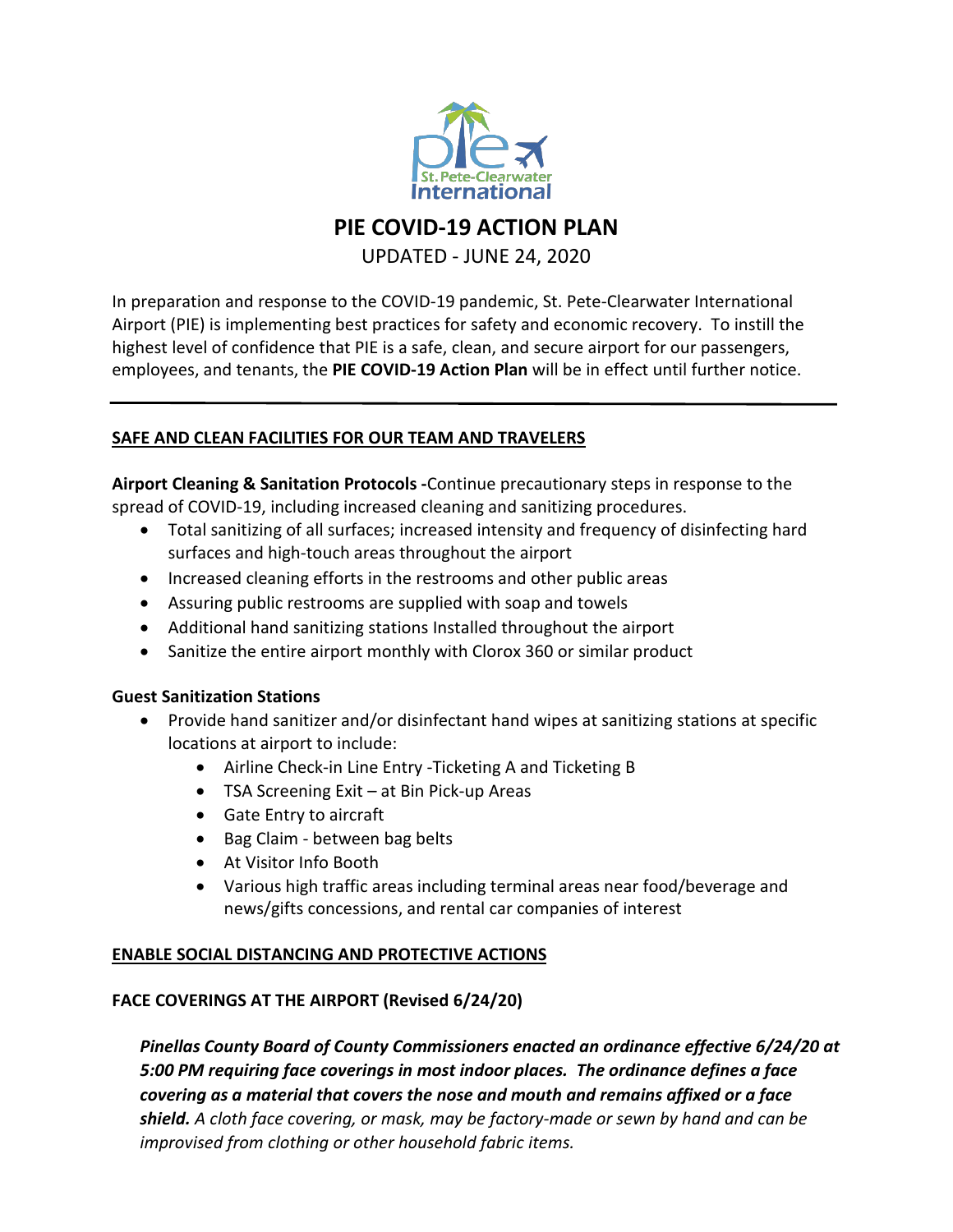#### **Requirements:**

- **Citizens must wear a face covering while in most indoor public places within Pinellas County**, with exceptions, including,
	- The mandate cannot conflict with the Americans with Disabilities Act.
	- If a person is under age 18, that person's use of a face covering is left to the discretion of that person's parent, guardian or an accompanying adult.

• **Restaurant and bar staff must wear a face covering while on duty** and while directly or indirectly preparing food or beverage, or serving food or beverage, or having customer contact, regardless of where the food or beverage is being prepared or whether the customers are inside or outside. Customers can remove their face coverings while dining or consuming a beverage when seated and social distancing.

• Restaurants and bars must position chairs and tables so that parties of one or more are separated by six feet and **patrons are not standing at the bar or congregating in any area**.

• Retail employees must wear face coverings unless working in an area of the business that is not open to the customers and has social distancing measures in place.

• **Complimentary Face Coverings-** provided at All Entrances to the Airport Terminal Building, TSA Checkpoint Entrances, and Visitor Information Booth **(effective 6/23/20)**

## **SOCIAL DISTANCING MEASURES**

- TSA Security Checkpoint Queues
	- **FIOOT decals placed every 6 feet in passenger queuing areas**
	- Install plexiglass dividers at the TSA Check Station/Podium
- Ticket Counters
	- **FIOOT decals placed every 6 feet in passenger queuing areas**
	- **IF** Install plexiglass dividers in front of each work station
- Gate Hold Areas
	- **Select seating in gate areas will be blocked by decals to provide ample space** between seats and between rows
	- **Promote social distancing with public messaging and signage**
- Baggage Claim
	- **Spread flights out among baggage claim belts when feasible**
- Concessions
	- Following CDC and DOH guidelines
- U.S. Customs and Border Protection (CBP)
	- Signage informing arriving passengers to maintain social distancing for the CBP **Officer**
- Parking Facilities
	- **Long Term open for passengers and customers**
	- Economy Lot to reopen June 26, 2020 **(Revised 6/24/20)**
		- Masks will be available in the shuttle
		- A limit of seven persons per shuttle will be allowed